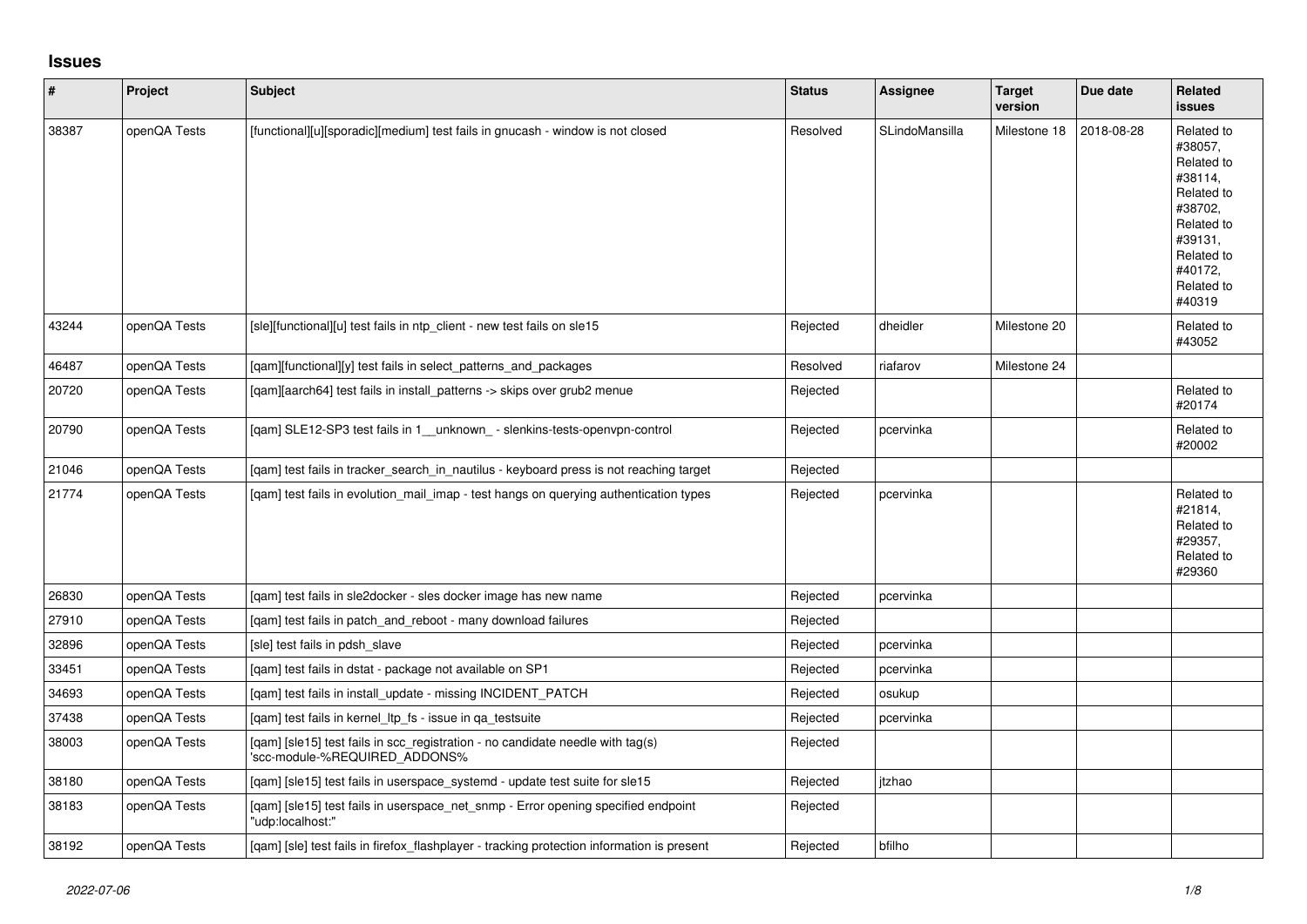| $\vert$ # | Project        | <b>Subject</b>                                                                                            | <b>Status</b> | <b>Assignee</b> | <b>Target</b><br>version | Due date | Related<br>issues                                   |
|-----------|----------------|-----------------------------------------------------------------------------------------------------------|---------------|-----------------|--------------------------|----------|-----------------------------------------------------|
| 41396     | openQA Tests   | [qam] Revise updates_packagekit_kde                                                                       | Rejected      | pcervinka       |                          |          | Related to<br>#41030.<br>Related to<br>#36138       |
| 48308     | openQA Tests   | [qam][kernel] test fails in kernel_multipath - missing python2 module                                     | Rejected      | pcervinka       |                          |          |                                                     |
| 48530     | openQA Tests   | [qam] Test fails in update_install for networkmager update on ppc64le and s390                            | Rejected      | pcervinka       |                          |          |                                                     |
| 49628     | openQA Tests   | [qam] test fails in setup_online_repos - missing configure online repositories                            | Rejected      | pcervinka       |                          |          | Related to<br>#39449                                |
| 49646     | openQA Tests   | [qam][s390] test fails in installation - system will not boot and login screen is not reached             | Rejected      |                 |                          |          |                                                     |
| 49253     | qe-yast        | [qam] Regression test for yast add-on command line option                                                 | Rejected      | jgwang          |                          |          |                                                     |
| 49307     | qe-yast        | Regression test yast nis-server                                                                           | Rejected      | riafarov        |                          |          |                                                     |
| 21790     | openQA Tests   | [qam] test fails in wireshark - test don't match capturing needle                                         | Closed        |                 |                          |          |                                                     |
| 30514     | openQA Tests   | [qam] test fails in java - increase timeout for installation                                              | Closed        | pcervinka       |                          |          |                                                     |
| 48155     | openQA Project | [qam][tools][kernel] Duplicate bootindex with multiple paths                                              | Resolved      | pcervinka       |                          |          |                                                     |
| 20696     | openQA Tests   | [qam] Make evolution_prepare_servers compatibile with openSUSE                                            | Resolved      | pcervinka       |                          |          | Related to<br>#19320                                |
| 48524     | openQA Tests   | [qam][ha] Test fails during iscsi client setup - host: command not found                                  | Resolved      | pcervinka       |                          |          | Has duplicate<br>#48302                             |
| 19486     | openQA Tests   | [qam][sle][functional][s390] test fails in install_update -> consoletest_setup types password to<br>early | Resolved      | okurz           |                          |          | Has duplicate<br>#19530, Has<br>duplicate<br>#19584 |
| 19492     | openQA Tests   | [qam] test fails in addon_products_sle                                                                    | Resolved      |                 |                          |          |                                                     |
| 20716     | openQA Tests   | [qam] test fails in zypper_info triggered on incidents -> needs adaption of pattern match                 | Resolved      | pcervinka       |                          |          |                                                     |
| 20756     | openQA Tests   | [qam] SLE12-SP3 test fails in scc_registration                                                            | Resolved      |                 |                          |          |                                                     |
| 20758     | openQA Tests   | [qam] SLE12-SP3 test fails in welcome                                                                     | Resolved      |                 |                          |          |                                                     |
| 20760     | openQA Tests   | [qam] SLE12-SP3 test fails in add_update_test_repo                                                        | Resolved      | dasantiago      |                          |          |                                                     |
| 20778     | openQA Tests   | [qam] test fails in install_update - missing variable INCIDENT_PATCH                                      | Resolved      |                 |                          |          |                                                     |
| 20782     | openQA Tests   | [qam] test fails in install_patterns - mariadb test tries to install devel packages                       | Resolved      | pcervinka       |                          |          |                                                     |
| 20804     | openQA Tests   | [gam] SLE12-SP3 test fails in system role - incorrect content of variable MAINT TEST REPO                 | Resolved      | osukup          |                          |          |                                                     |
| 20904     | openQA Tests   | [qam] - test fails in bootloader_s390 - ftp is missing install medium                                     | Resolved      | mgriessmeier    |                          |          | Related to<br>#21038                                |
| 20980     | openQA Tests   | [qam] test fails in addon_products_sle                                                                    | Resolved      | riafarov        |                          |          |                                                     |
| 21048     | openQA Tests   | [qam] test fails in tracker_search_in_nautilus - keyboard press is not reaching target                    | Resolved      | pcervinka       |                          |          | Related to<br>#5830                                 |
| 21052     | openQA Tests   | [qam] test fails in shotwell_export - failure on first launch                                             | Resolved      | vsvecova        |                          |          |                                                     |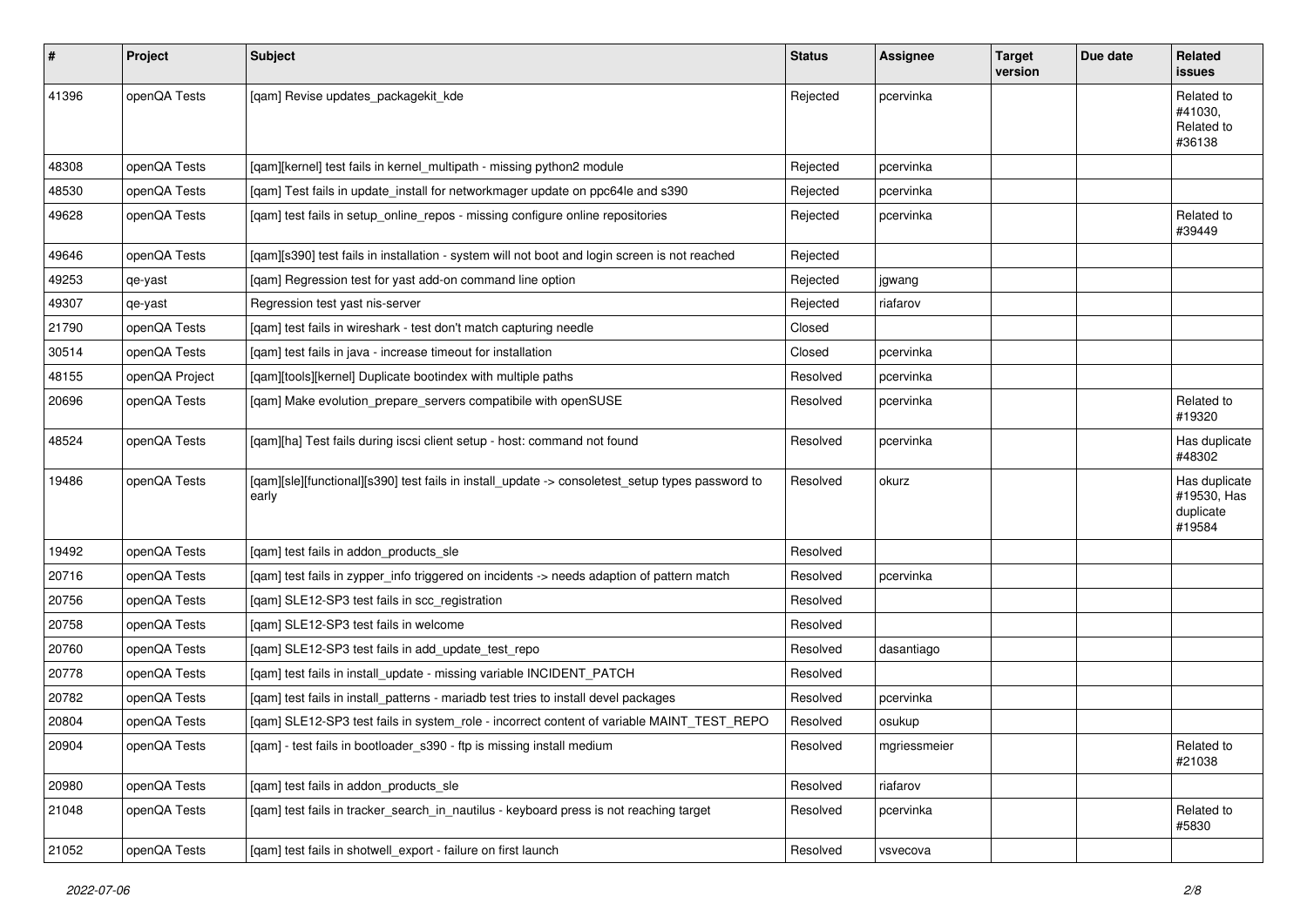| $\sharp$ | Project      | <b>Subject</b>                                                                    | <b>Status</b> | Assignee    | <b>Target</b><br>version | Due date | Related<br>issues    |
|----------|--------------|-----------------------------------------------------------------------------------|---------------|-------------|--------------------------|----------|----------------------|
| 25926    | openQA Tests | [gam] test fails in sle2docker                                                    | Resolved      | pcervinka   |                          |          |                      |
| 27205    | openQA Tests | [gam] test fails in setup - failing needles in iscsi support server               | Resolved      | pcervinka   |                          |          |                      |
| 27244    | openQA Tests | [qam] test fails in select_patterns_and_packages - ha pattern is unselected       | Resolved      | pcervinka   |                          |          |                      |
| 27506    | openQA Tests | [qam] test fails in 1_shim_suite - missing repository on dist                     | Resolved      | thehejik    |                          |          |                      |
| 27618    | openQA Tests | [gam] test fails in firefox java - remote side changed appearance                 | Resolved      | pcervinka   |                          |          |                      |
| 27901    | openQA Tests | [qam] test fails in evolution_smoke - imap aol not responding                     | Resolved      | pcervinka   |                          |          |                      |
| 27994    | openQA Tests | [gam][expedite][sprint 201711.2] test fails in test setup in bmwgemu.pm           | Resolved      | szarate     |                          |          |                      |
| 28015    | openQA Tests | [gam] test fails setup - aplay.pm syntax error                                    | Resolved      | riafarov    |                          |          |                      |
| 28288    | openQA Tests | [qam] test fails in firefox_headers - missed keys on input                        | Resolved      | coolo       |                          |          |                      |
| 28291    | openQA Tests | [qam] test fails in firefox_passwd - incorrectly typed password                   | Resolved      | emiura      |                          |          |                      |
| 28528    | openQA Tests | [qam] test fails in groupwise - package is missing in ibs                         | Resolved      | pcervinka   |                          |          |                      |
| 30033    | openQA Tests | [qam] test fails in libreoffice_mainmenu_components - ttyS0 permission denied     | Resolved      | okurz       |                          |          | Related to<br>#29940 |
| 28297    | openQA Tests | [gam] test fails in firefox developertool - missed click                          | Resolved      | bfilho      |                          |          | Related to<br>#33781 |
| 30039    | openQA Tests | [gam] test fails in zypper Ir validate - use version utils instead of utils       | Resolved      | pcervinka   |                          |          |                      |
| 30127    | openQA Tests | [qam] test fails in application_starts_on_login - dynamic space in needle         | Resolved      | pcervinka   |                          |          |                      |
| 30219    | openQA Tests | [qam] openqaworker3:8 - DIE can't open qmp                                        | Resolved      |             |                          |          |                      |
| 30814    | openQA Tests | [gam] test fails in yast2 ntpclient - log window is not closed                    | Resolved      | pcervinka   |                          |          |                      |
| 31180    | openQA Tests | [qam] test fails in kernel_kexec - migration to systemctl broke the test          | Resolved      | pcervinka   |                          |          |                      |
| 31309    | openQA Tests | [qam] test fails in libreoffice_mainmenu_components - needles should be updated   | Resolved      | pcervinka   |                          |          |                      |
| 31315    | openQA Tests | [gam] test fails in wireshark - rm command is not fully typed after alt-f4        | Resolved      | pcervinka   |                          |          |                      |
| 31657    | openQA Tests | [gam] test fails in runc - conflict between docker-runc and runc                  | Resolved      | pgeorgiadis |                          |          |                      |
| 31699    | openQA Tests | [qam] test fails in scc_registration - failing since scc_addons update            | Resolved      | osukup      |                          |          |                      |
| 31810    | openQA Tests | [gam] test fails in docker - disable docker tests on sle12-sp1                    | Resolved      | pcervinka   |                          |          |                      |
| 31867    | openQA Tests | [gam] test fails in partitioning raid - failures after update to needles          | Resolved      |             |                          |          | Related to<br>#28955 |
| 32431    | openQA Tests | [hpc] Missing gnome aarch64 image for ganglia                                     | Resolved      |             |                          |          |                      |
| 32434    | openQA Tests | [qam] - test fails in sle2docker - docker test suites don't clean images properly | Resolved      | pgeorgiadis |                          |          |                      |
| 32716    | openQA Tests | [qa]test fails in shutdown                                                        | Resolved      | pcervinka   |                          |          |                      |
| 33469    | openQA Tests | [gam] test fails in dstat - clean/update needles for dstat-fileoutput             | Resolved      | pcervinka   |                          |          | Related to<br>#32719 |
| 33643    | openQA Tests | [qam][ha] test fails in ha_cluster_init - scp failure                             | Resolved      | pcervinka   |                          |          |                      |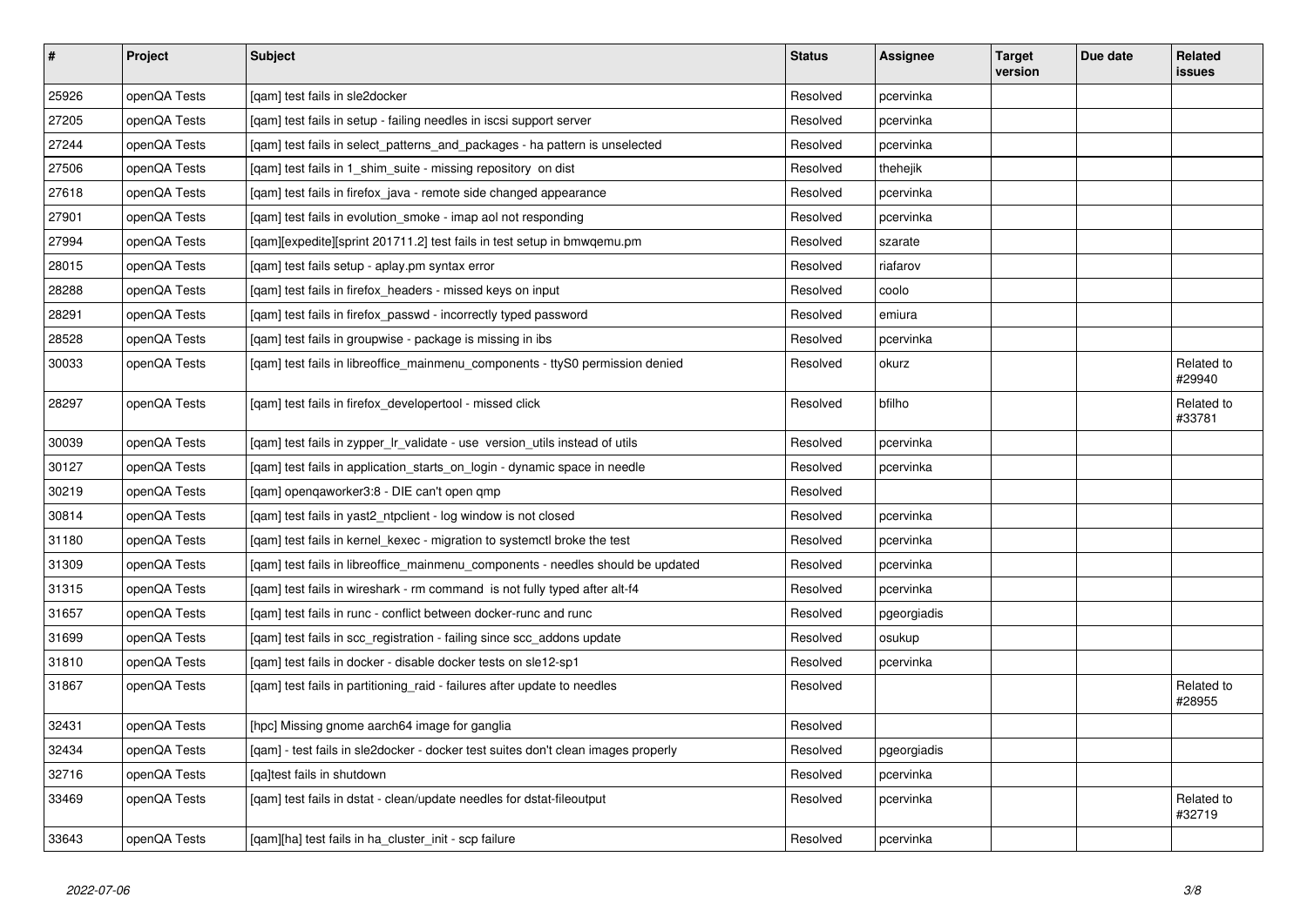| $\vert$ # | Project      | Subject                                                                                                   | <b>Status</b> | Assignee     | <b>Target</b><br>version | Due date   | <b>Related</b><br>issues  |
|-----------|--------------|-----------------------------------------------------------------------------------------------------------|---------------|--------------|--------------------------|------------|---------------------------|
| 34255     | openQA Tests | [sle] test fails in kdump_and_crash - fail related to ruby2.1-rubygem-nokogiri                            | Resolved      | mgriessmeier |                          |            | Related to<br>#34777      |
| 34258     | openQA Tests | [qam][sle] test fails in updates_packagekit_gpk                                                           | Resolved      |              |                          |            |                           |
| 34288     | openQA Tests | [qam] test fails in zypper_info - zypper_info shouldn't be started                                        | Resolved      | riafarov     |                          |            | Related to<br>#32038      |
| 37093     | openQA Tests | [qam] test fails in evolution_mail_imap - remove workaround for bsc#1049387                               | Resolved      | pcervinka    |                          |            |                           |
| 37928     | openQA Tests | [QAM] [SLE 15] Migrate Itp tests in Updates to new runner                                                 | Resolved      | osukup       |                          |            |                           |
| 37979     | openQA Tests | [SLE] test fails in updates_packagekit_gpk - gpk-update-viewer doesn't start                              | Resolved      | riafarov     |                          |            | Related to<br>#31954      |
| 38066     | openQA Tests | [qam] [sle] [functional] test fails in application_starts_on_login - failure after check_screen<br>change | Resolved      | okurz        |                          |            |                           |
| 38069     | openQA Tests | [qam] [sle] [functional] test fails in pidgin_IRC - failure after check_screen change                     | Resolved      | okurz        |                          |            |                           |
| 38129     | openQA Tests | [qam] [sle15] test fails in userspace_apparmor - suite qa_test_apparmor not updated for sle15             | Resolved      |              |                          |            | Related to<br>#43982      |
| 38138     | openQA Tests | [qam] [sle15] test fails in userspace_coreutils - qa_test_coreutils not properly updated for sle15        | Resolved      |              |                          |            |                           |
| 40259     | openQA Tests | [qam] test fails in libreoffice_mainmenu_components - needle fail at base-install                         | Resolved      | yuanren10    |                          |            |                           |
| 40418     | openQA Tests | [qam][functional][sle] test fails in select_patterns_and_packages                                         | Resolved      | riafarov     |                          |            | Related to<br>#38870      |
| 41030     | openQA Tests | [gam] test fails in updates_packagekit_kde - zypper update requires additional install step               | Resolved      | pcervinka    |                          |            | Related to<br>#41396      |
| 44696     | openQA Tests | [qam] test fails in sshd - user password is weak                                                          | Resolved      | pdostal      |                          |            |                           |
| 46109     | openQA Tests | [qam] test fails in addon_products_via_SCC_yast2                                                          | Resolved      | dheidler     |                          |            | Related to<br>#44252      |
| 46895     | openQA Tests | [qam] test fails in dracut - output not matched on 15SP1                                                  | Resolved      | pstivanin    |                          | 2019-01-31 | Related to<br>#47417      |
| 48362     | openQA Tests | [qam] test fails in supportutils - remove pam check                                                       | Resolved      | hurhaj       |                          |            |                           |
| 48467     | openQA Tests | [qam][sle] test fails in zypper_lifecycle_toolchain - increase timeout for installation                   | Resolved      | martinsmac   |                          | 2019-03-16 | Is duplicate of<br>#47228 |
| 49121     | openQA Tests | [qam][kernel][multipath][aarch64] Qemu fails setup multipath on qemu_aarch64                              | Resolved      | pcervinka    |                          |            |                           |
| 49217     | openQA Tests | [qam][kernel][aarch64][sle] kdump is not scheduled for aarch64                                            | Resolved      | pcervinka    |                          |            |                           |
| 49418     | openQA Tests | [qe-asg][qem] test fails in cluster_md                                                                    | Resolved      | jadamek      |                          |            |                           |
| 49673     | openQA Tests | [qam] test fails in zypper_docker - increase timeout for zypper docker operation                          | Resolved      |              |                          |            |                           |
| 50045     | openQA Tests | [qam][blue][sle] - Fix type_password to accept parameters and pass them to the inner call<br>type_string  | Resolved      | pcervinka    |                          |            | Related to<br>#49655      |
| 50309     | openQA Tests | [qam][blue][leap][opensuse] Update online_repos behavior to activate online repositories                  | Resolved      | pcervinka    |                          |            | Blocks #39449             |
| 50387     | openQA Tests | [qam][blue] - test fails in updates_packagekit_kde                                                        | Resolved      | pcervinka    |                          |            |                           |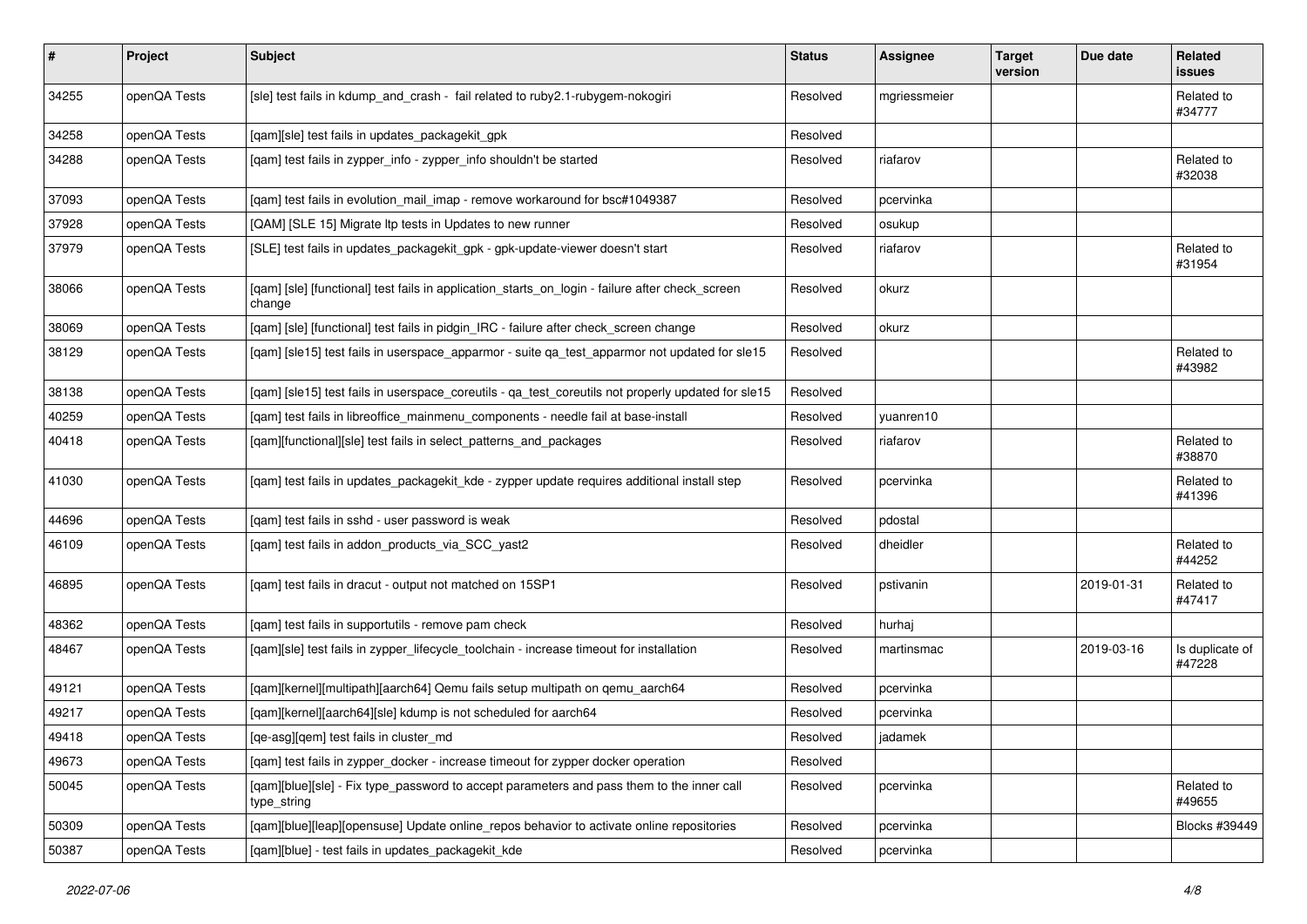| $\sharp$ | Project        | <b>Subject</b>                                                                            | <b>Status</b> | Assignee    | <b>Target</b><br>version | Due date | <b>Related</b><br>issues                                                  |
|----------|----------------|-------------------------------------------------------------------------------------------|---------------|-------------|--------------------------|----------|---------------------------------------------------------------------------|
| 50459    | openQA Tests   | [qam][blue][leap] test fails in updates_packagekit_gpk - fail after update                | Resolved      | pcervinka   |                          |          |                                                                           |
| 67108    | openQA Tests   | [qam] test fails in install - incorrect job configuration XFSTESTS_REPO                   | Resolved      | dzedro      |                          |          |                                                                           |
| 49250    | qe-yast        | [qam][newt][yast2-network] Regression test for yast lan command line option               | Resolved      | vpelcak     |                          |          |                                                                           |
| 49262    | qe-yast        | [qam][newt][yast2-dns-server] Regression test yast dns-server                             | Resolved      | tonyyuan    |                          |          |                                                                           |
| 49265    | qe-yast        | [gam][maint][yast2-storage][yast2-storage-ng] Regression test yast disk                   | Resolved      | mgrifalconi |                          |          |                                                                           |
| 49271    | qe-yast        | [qam][newt][yast2-ftp-server] Regression test yast ftp-server                             | Resolved      | shukui      |                          |          |                                                                           |
| 49277    | qe-yast        | [qam][newt][yast2-http-server] Regression test yast http-server                           | Resolved      | shukui      |                          |          |                                                                           |
| 49283    | qe-yast        | [qam] Regression test yast keyboard                                                       | Resolved      | simonlm     |                          |          |                                                                           |
| 49286    | qe-yast        | [qam][newt][yast2-lang] Regression test yast language                                     | Resolved      | mgrifalconi |                          |          |                                                                           |
| 49295    | qe-yast        | [qam][newt][yast2-nfs-client] Regression test yast nfs                                    | Resolved      | jgwang      |                          |          |                                                                           |
| 49298    | qe-yast        | [qam][newt][yast2-nfs-server] Regression test yast nfs-server                             | Resolved      | simonlm     |                          |          |                                                                           |
| 49313    | qe-yast        | [qam][newt][yast2-rdp] Regression test yast rdp                                           | Resolved      | jgwang      |                          |          |                                                                           |
| 21038    | openQA Tests   | [qam] test fails in bootloader_s390 - missing install image on ftp server                 | Workable      |             |                          |          | Related to<br>#20904,<br><b>Blocks #25286</b>                             |
| 32698    | openQA Tests   | [qe-core] Clean /etc/machine-id after image creation                                      | <b>New</b>    |             |                          |          |                                                                           |
| 98541    | openQA Tests   | [ge-core][kernel] Steps in case of s390 failures                                          | New           |             |                          |          | Related to<br>#97532,<br>Related to<br>#105049                            |
| 38015    | openQA Project | [qam] [sle15] Missing SLE5 iso                                                            | Rejected      | pcervinka   | Done                     |          |                                                                           |
| 38000    | openQA Tests   | [sle15] [qam] test fails in bootloader_s390 - Could not retrieve required variable REPO_0 | Rejected      |             | Done                     |          |                                                                           |
| 38261    | openQA Tests   | [qam] test fails in keymap_or_locale - tested text not written in console                 | Rejected      | pcervinka   | Done                     |          |                                                                           |
| 30388    | openQA Project | [qam] openqaworker10:4 - worker fail all tests - qemu instances are left behind           | Resolved      | dasantiago  | Done                     |          | Related to<br>#30595,<br>Related to<br>#30700, Has<br>duplicate<br>#31126 |
| 57266    | openQA Project | Forbid test suite name changes if used in job groups                                      | Resolved      | cdywan      | Done                     |          |                                                                           |
| 37925    | openQA Tests   | [QAM] [SLE 15] Make SLE-HPC product installation compatible with QAM update flow          | Resolved      | pcervinka   | Done                     |          |                                                                           |
| 38135    | openQA Tests   | [gam] [sle15] test fails in userspace bind - ga test bind is not updated for SLE15        | Resolved      | pcervinka   | Done                     |          |                                                                           |
| 39536    | openQA Tests   | [qam] test fails in patch_and_reboot - add missing variables for qam test issues          | Resolved      | pcervinka   | Done                     |          |                                                                           |
| 39887    | openQA Tests   | [kernel] [sle] [network] test fails in before_test - network failure                      | Resolved      | pcervinka   | Done                     |          |                                                                           |
| 40181    | openQA Tests   | [network] test fails in before test - wicked basic test fails on 15SP1                    | Resolved      | pcervinka   | Done                     |          |                                                                           |
| 40547    | openQA Tests   | [qam][opensuse] test fails in updates_packagekit_kde - job timeout                        | Resolved      | pcervinka   | Done                     |          |                                                                           |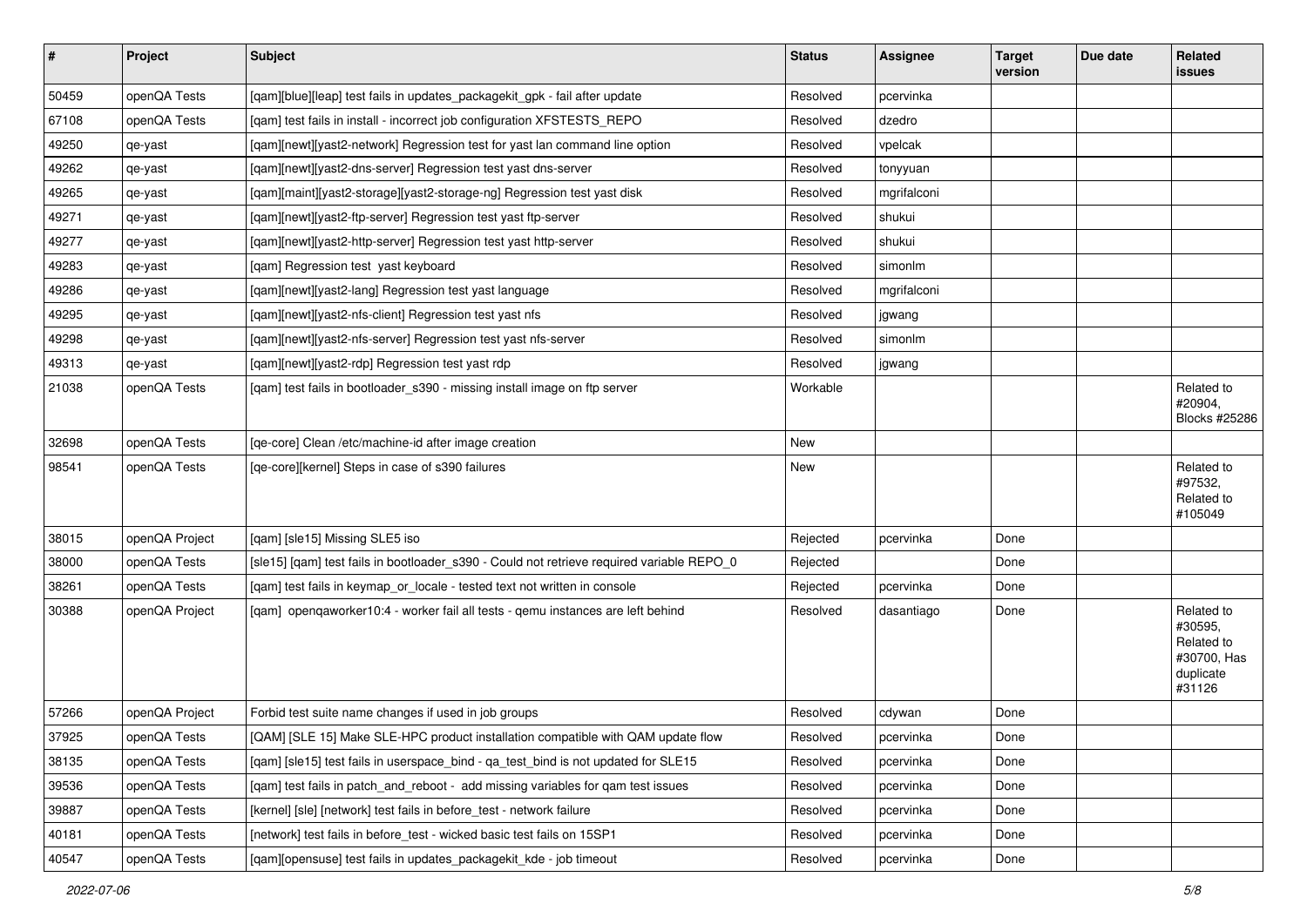| $\vert$ # | Project      | <b>Subject</b>                                                                                                 | <b>Status</b> | Assignee            | <b>Target</b><br>version | Due date | Related<br>issues         |
|-----------|--------------|----------------------------------------------------------------------------------------------------------------|---------------|---------------------|--------------------------|----------|---------------------------|
| 49268     | qe-yast      | Regression test yast firewall                                                                                  | Rejected      | <b>JERiveraMoya</b> | future                   |          |                           |
| 48527     | qe-yast      | Include tests load extra tests y2uitest ncurses tom QAM jobs                                                   | New           |                     | future                   |          |                           |
| 49244     | qe-yast      | <b>YaST Command Line Options TRACKER</b>                                                                       | New           |                     | future                   |          |                           |
| 49256     | qe-yast      | Regression test yast audit-laf                                                                                 | <b>New</b>    |                     | future                   |          |                           |
| 49259     | qe-yast      | Regression test yast dhcp-server                                                                               | <b>New</b>    |                     | future                   |          |                           |
| 49280     | qe-yast      | Regression test yast kdump                                                                                     | New           |                     | future                   |          |                           |
| 49289     | qe-yast      | Regression test yast mail                                                                                      | New           |                     | future                   |          |                           |
| 49304     | qe-yast      | Regression test yast nis                                                                                       | New           |                     | future                   |          |                           |
| 49310     | qe-yast      | Regression test yast proxy                                                                                     | New           |                     | future                   |          |                           |
| 76933     | openQA Tests | [opensuse] Add clojure test to Tumbleweed                                                                      | New           | pcervinka           | QE Kernel<br>Current     |          |                           |
| 58295     | openQA Tests | [kernel][sporadic] test fails in kdump and crash - password is entered too early                               | Rejected      | pcervinka           | <b>QE Kernel</b><br>Done |          |                           |
| 59223     | openQA Tests | [kernel][spvm][sporadic] test fails in boot_ltp - timeout/slow boot                                            | Rejected      | pcervinka           | QE Kernel<br>Done        |          |                           |
| 60449     | openQA Tests | [kernel] test fails in kdump_and_crash - test is disabling kdump                                               | Rejected      | pcervinka           | QE Kernel<br>Done        |          |                           |
| 65001     | openQA Tests | SUT will stay in shutdown after reboot command on s390 svirt backend                                           | Rejected      |                     | QE Kernel<br>Done        |          | Is duplicate of<br>#62240 |
| 66007     | openQA Tests | [kernel] Add ASSET_1 variable back for PowerVM and baremetal jobs                                              | Rejected      |                     | QE Kernel<br>Done        |          | Related to<br>#65627      |
| 67315     | openQA Tests | [kernel][blktests] test fails in boot to desktop - YAML schedule not ready for s390x                           | Rejected      |                     | QE Kernel<br>Done        |          |                           |
| 73207     | openQA Tests | [kernel] Test fails in tuned - incorrect profile                                                               | Rejected      | pcervinka           | QE Kernel<br>Done        |          |                           |
| 99522     | openQA Tests | Test fails in kdump_and_crash in latest build after kernel upgrade in 15-SP4                                   | Rejected      | pcervinka           | QE Kernel<br>Done        |          |                           |
| 53165     | openQA Tests | [kernel][installation][lvm] test fails in lvm no separate home - update lvm installation part for<br>sle12-sp5 | Closed        | pcervinka           | QE Kernel<br>Done        |          |                           |
| 53294     | openQA Tests | [kernel][ltp] test fails in boot_ltp - incorrect kernel name provided                                          | Closed        | pcervinka           | QE Kernel<br>Done        |          | Related to<br>#51743      |
| 54275     | openQA Tests | [kernel]kotd][ltp][s390x] test fails in install_ltp - failure after install_kotd, console issue                | Closed        | pcervinka           | QE Kernel<br>Done        |          | Related to<br>#54260      |
| 54416     | openQA Tests | [kernel][ltp] Setup GitLab CI for LTP daily builds                                                             | Closed        | pcervinka           | <b>QE Kernel</b><br>Done |          |                           |
| 55166     | openQA Tests | [spvm][ppc][serial] test fails in kdump and crash - no response from serial                                    | Closed        | pcervinka           | QE Kernel<br>Done        |          |                           |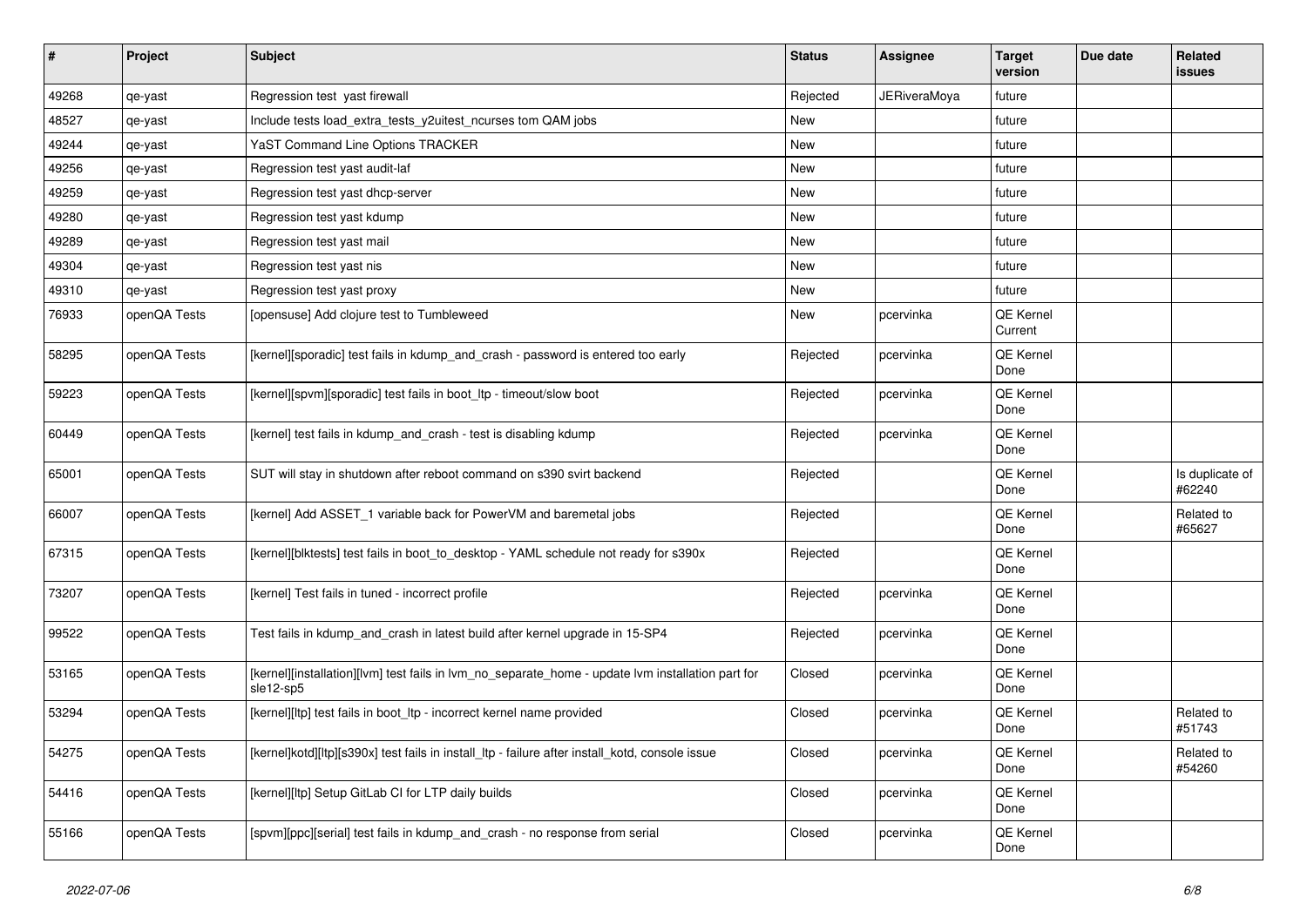| $\vert$ # | Project        | <b>Subject</b>                                                                                          | <b>Status</b> | Assignee  | <b>Target</b><br>version | Due date | Related<br><b>issues</b>                                                                           |
|-----------|----------------|---------------------------------------------------------------------------------------------------------|---------------|-----------|--------------------------|----------|----------------------------------------------------------------------------------------------------|
| 65627     | openQA Project | [kernel] Job fails to download LTP asset file                                                           | Resolved      | MDoucha   | QE Kernel<br>Done        |          | Related to<br>#66007                                                                               |
| 104613    | openQA Tests   | Enable Itp known issues on o3                                                                           | Resolved      | pvorel    | QE Kernel<br>Done        |          |                                                                                                    |
| 50243     | openQA Tests   | [kernel] - test fails in trinity - test is not designed to be run on ooo                                | Resolved      | pvorel    | QE Kernel<br>Done        |          | Related to<br>#50525                                                                               |
| 51365     | openQA Tests   | [research] Named pipe /dev/sshserial missing lines on first use                                         | Resolved      | pcervinka | QE Kernel<br>Done        |          |                                                                                                    |
| 52409     | openQA Tests   | [sle][kernel][textmode][ppc] test fails in system_role - installation fail during system_role selection | Resolved      | pcervinka | QE Kernel<br>Done        |          |                                                                                                    |
| 56615     | openQA Tests   | [kernel] test fails in tuned - error message for perf bias failure is different on SLE15-SP1            | Resolved      | pcervinka | QE Kernel<br>Done        |          |                                                                                                    |
| 57224     | openQA Tests   | [kernel] - test fails in kdump_and_crash - pasword is not entered before grub                           | Resolved      | pcervinka | QE Kernel<br>Done        |          |                                                                                                    |
| 57329     | openQA Tests   | [kernel][functional] PowerVM console is not active all the time                                         | Resolved      | pcervinka | QE Kernel<br>Done        |          | Related to<br>#54617,<br>Related to<br>#58220,<br>Related to<br>#14626, Has<br>duplicate<br>#62819 |
| 58871     | openQA Tests   | [spvm][kernel][functional] Shutdown check not implemented for spvm backend                              | Resolved      | pcervinka | QE Kernel<br>Done        |          |                                                                                                    |
| 59226     | openQA Tests   | [kernel]ltp][spvm][sporadic] test fails in boot_ltp - cat /tmp/ver_linux_before.txt timeout             | Resolved      | pcervinka | QE Kernel<br>Done        |          | Related to<br>#59190                                                                               |
| 59843     | openQA Tests   | [spvm][kernel][openqa] test fails in coredump_collect - multiple select_console fails                   | Resolved      | pcervinka | QE Kernel<br>Done        |          | Related to<br>#60497                                                                               |
| 59954     | openQA Tests   | [kernel][spvm] test fails in ga test klp - git should be git-core                                       | Resolved      | pcervinka | QE Kernel<br>Done        |          |                                                                                                    |
| 60083     | openQA Tests   | [kernel][functional] - test fails in boot_to_desktop - password is not entered                          | Resolved      | pcervinka | QE Kernel<br>Done        |          |                                                                                                    |
| 60182     | openQA Tests   | [kernel][spvm] test fails in lym no separate home - update needles                                      | Resolved      | pcervinka | QE Kernel<br>Done        |          |                                                                                                    |
| 60326     | openQA Tests   | [kernel] test fails in multipath - update schedule                                                      | Resolved      | pcervinka | QE Kernel<br>Done        |          |                                                                                                    |
| 60746     | openQA Tests   | [kernel] test fails in boot_to_desktop - increase timeout after password                                | Resolved      | pcervinka | QE Kernel<br>Done        |          |                                                                                                    |
| 60818     | openQA Tests   | [kernel] test fails in kdump_and_crash - password prompt is not catched                                 | Resolved      | pcervinka | QE Kernel<br>Done        |          |                                                                                                    |